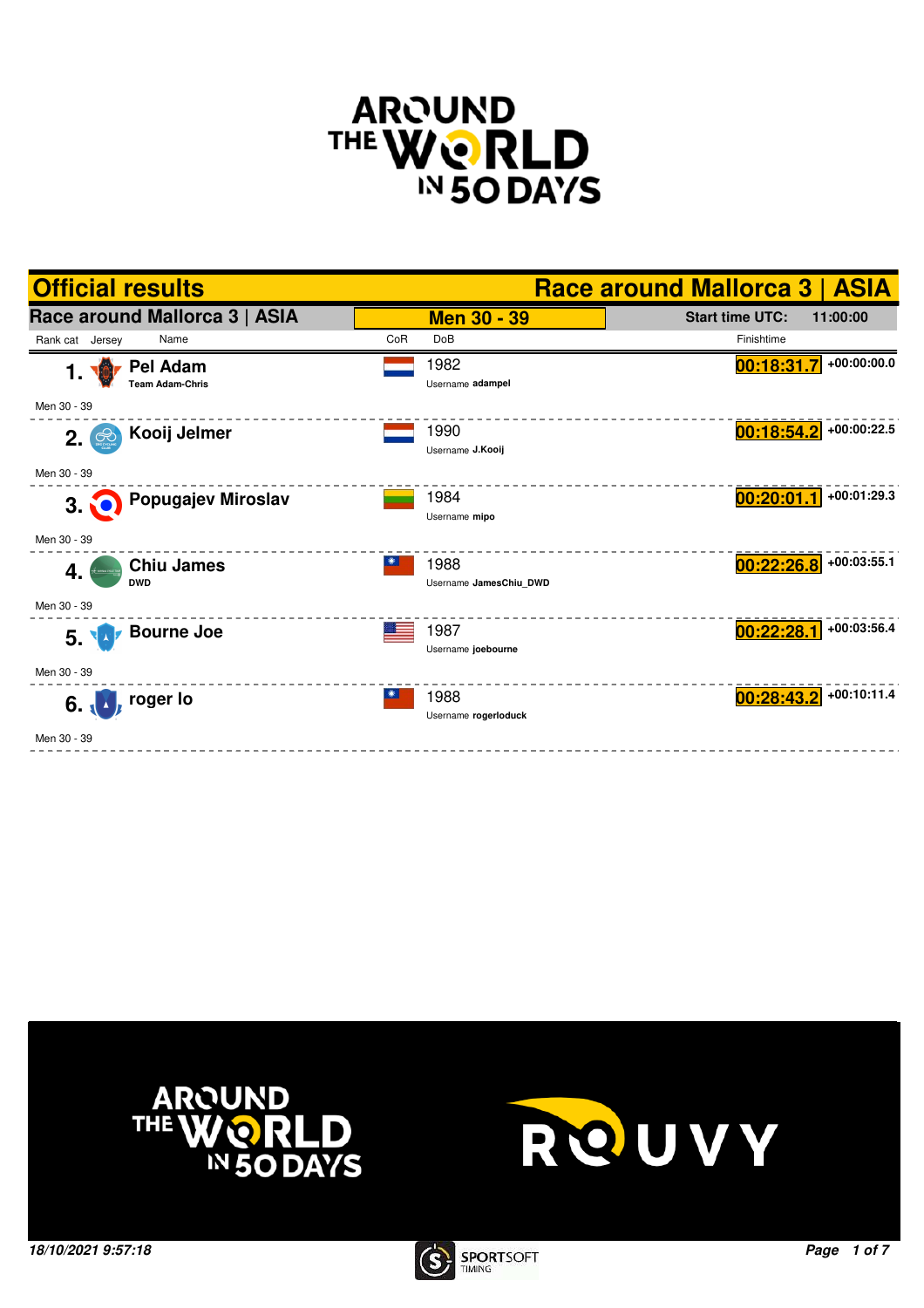





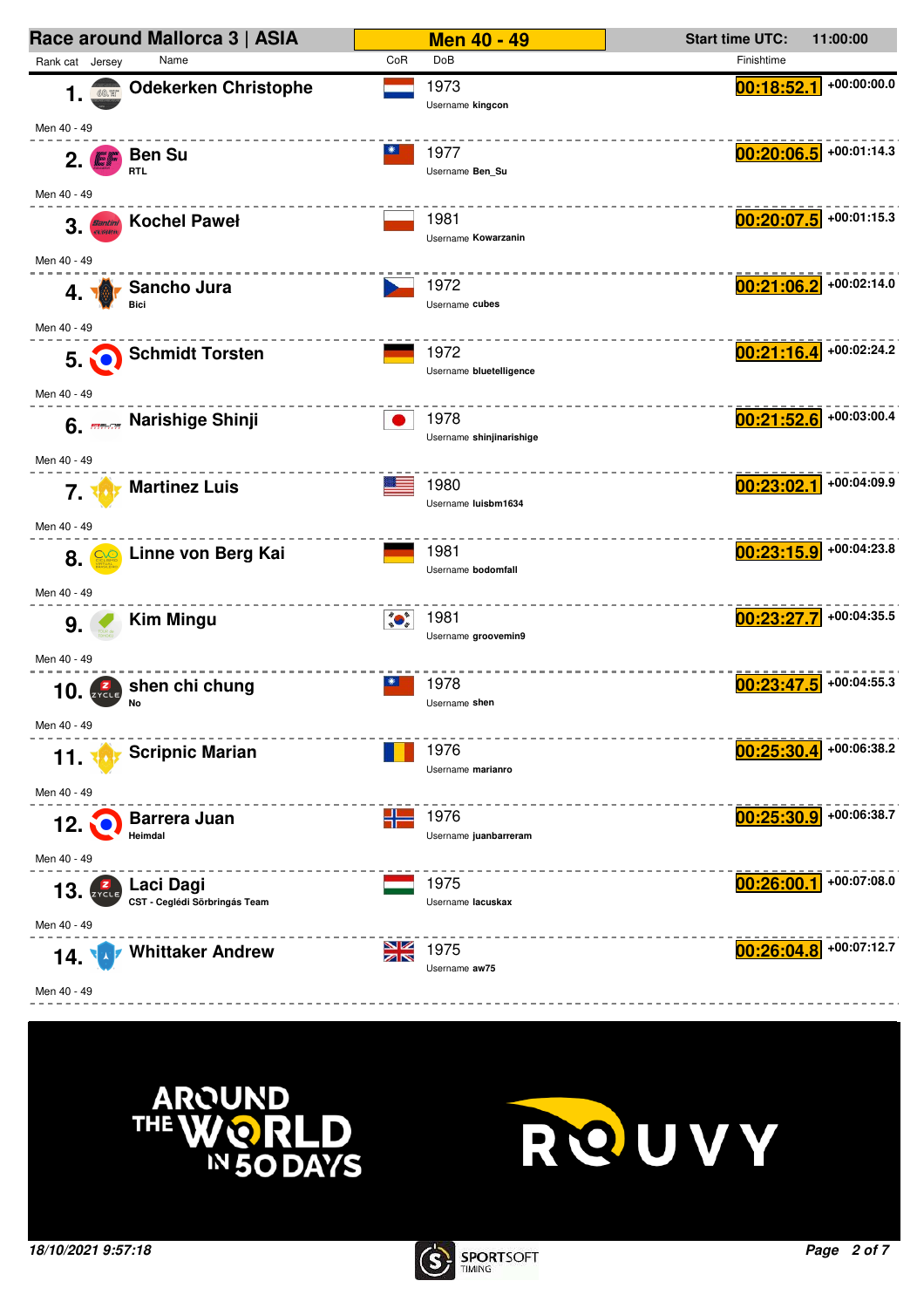| Race around Mallorca 3   ASIA                    |                     | <b>Men 40 - 49</b>           | <b>Start time UTC:</b> | 11:00:00                 |
|--------------------------------------------------|---------------------|------------------------------|------------------------|--------------------------|
| Rank cat Jersey<br>Name                          | CoR                 | DoB                          | Finishtime             |                          |
| 15. <b>media Van zwieten chris</b>               |                     | 1972<br>Username swibi       | 00:26:16.1             | +00:07:23.9              |
| Men 40 - 49                                      |                     |                              |                        |                          |
| <b>Yang Ropin</b><br>16.                         |                     | 1975<br>Username ropinyang   |                        | $00:26:35.6$ +00:07:43.5 |
| Men 40 - 49                                      |                     |                              |                        |                          |
| <b>Gil Luis</b><br>17.1<br><b>Templarios BTT</b> | $\left( 0, \right)$ | 1973<br>Username luisgil     | 00:28:24.7             | +00:09:32.6              |
| Men 40 - 49                                      |                     |                              |                        |                          |
| Sokolovský Peter<br><b>18. 18</b>                | 그런고                 | 1972<br>Username soky        | 00:28:54.2             | +00:10:02.1              |
| Men 40 - 49                                      |                     |                              |                        |                          |
| <b>Obexer Arnold</b><br>19. €                    |                     | 1978<br>Username user 217536 | 00:31:45.2             | $+00:12:53.1$            |
| Men 40 - 49                                      |                     |                              |                        |                          |





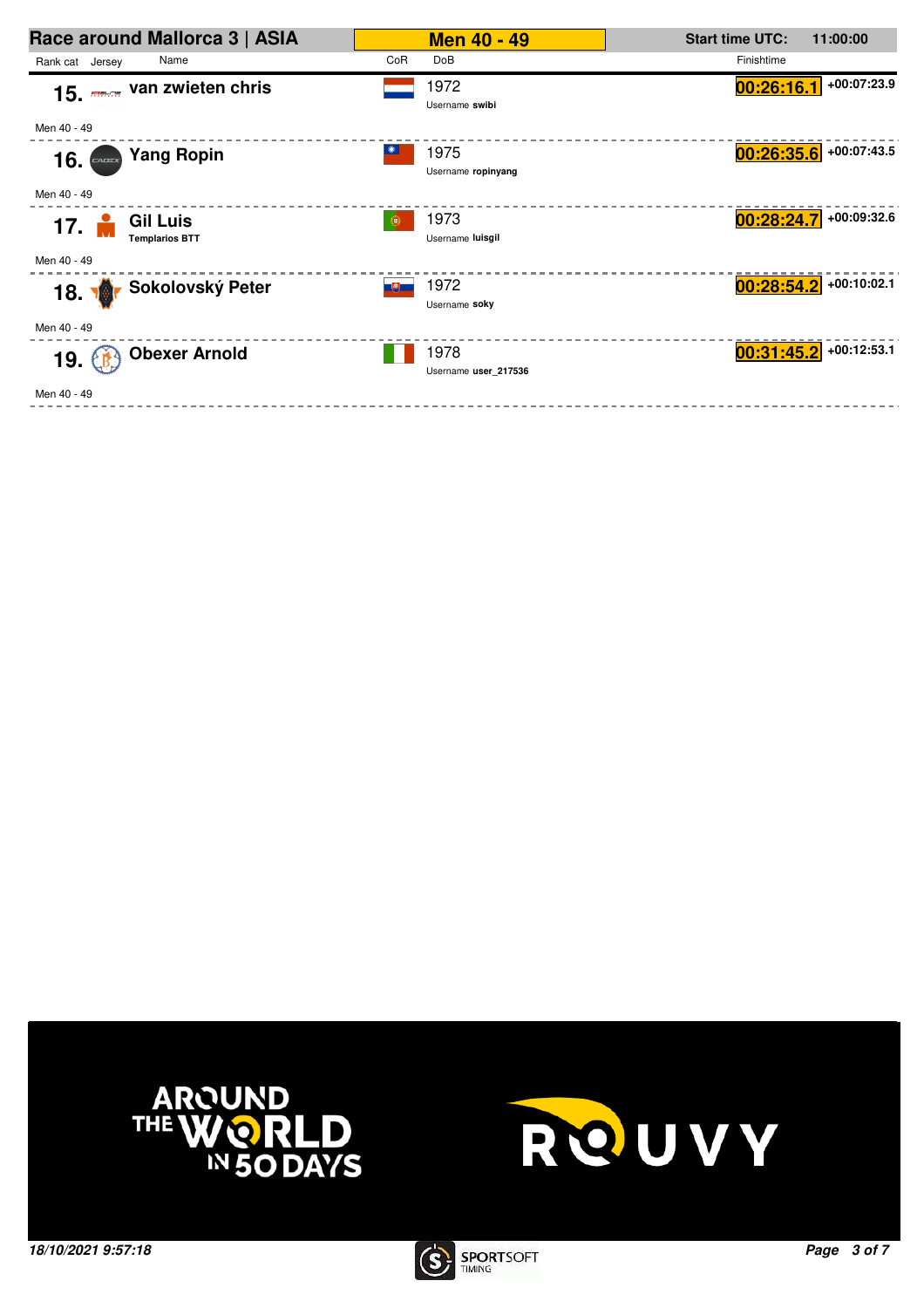





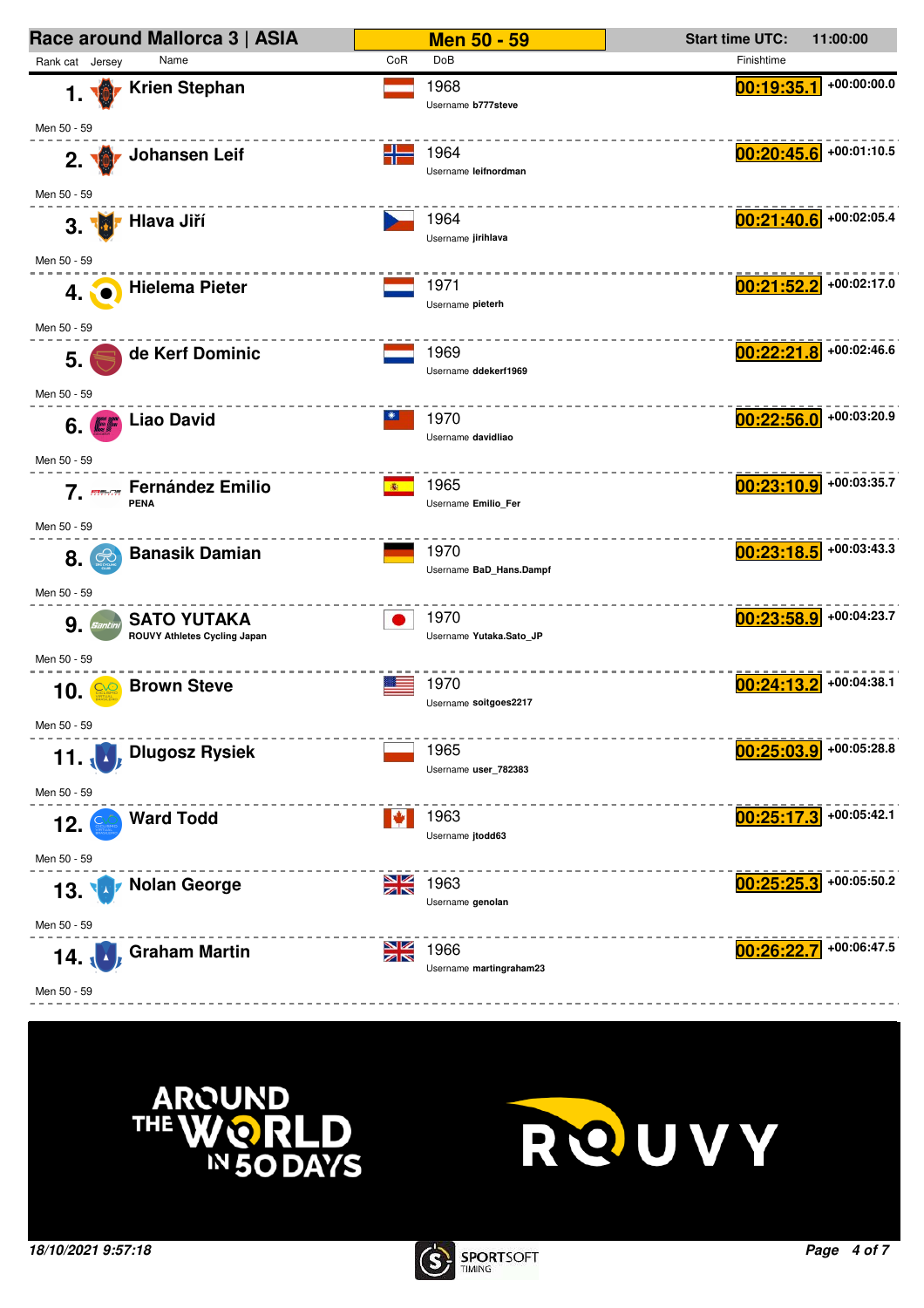| Race around Mallorca 3   ASIA                                    | <b>Men 50 - 59</b>                        | <b>Start time UTC:</b><br>11:00:00 |
|------------------------------------------------------------------|-------------------------------------------|------------------------------------|
| Rank cat Jersey<br>Name                                          | CoR<br><b>DoB</b>                         | Finishtime                         |
| <b>Nyul Oliver</b><br>15<br><b>Eintracht Frankfurt Triathlon</b> | 1962<br>Username Pedalix4Ever             | +00:07:33.5<br>00:27:08.7          |
| Men 50 - 59                                                      |                                           |                                    |
| 16. Speckert Frank                                               | 1968<br>Username frank.speckert           | $00:31:52.9$ +00:12:17.7           |
| Men 50 - 59                                                      |                                           |                                    |
| 17. O Chu Eric                                                   | 1968<br>Username EricChu                  | $00:31:57.4$ +00:12:22.2           |
| Men 50 - 59                                                      |                                           |                                    |
| 18. Raye Joel La ferté gaucher                                   | 1967<br>Username JoelLucien67             | $00:32:12.3$ +00:12:37.2           |
| Men 50 - 59                                                      |                                           |                                    |
| <b>Veitch Gordon</b><br>19.<br><b>Stonehaven Cycling Club</b>    | NK<br>AR<br>1968<br>Username geevee       | $00:32:26.0$ +00:12:50.9           |
| Men 50 - 59                                                      |                                           |                                    |
| Ebo Chukwuma<br>20.<br><b>JUH Velo</b>                           | 1971<br>$\bullet$<br>Username chuksinbobo | $00:42:17.9$ +00:22:42.7           |
| Men 50 - 59                                                      |                                           |                                    |





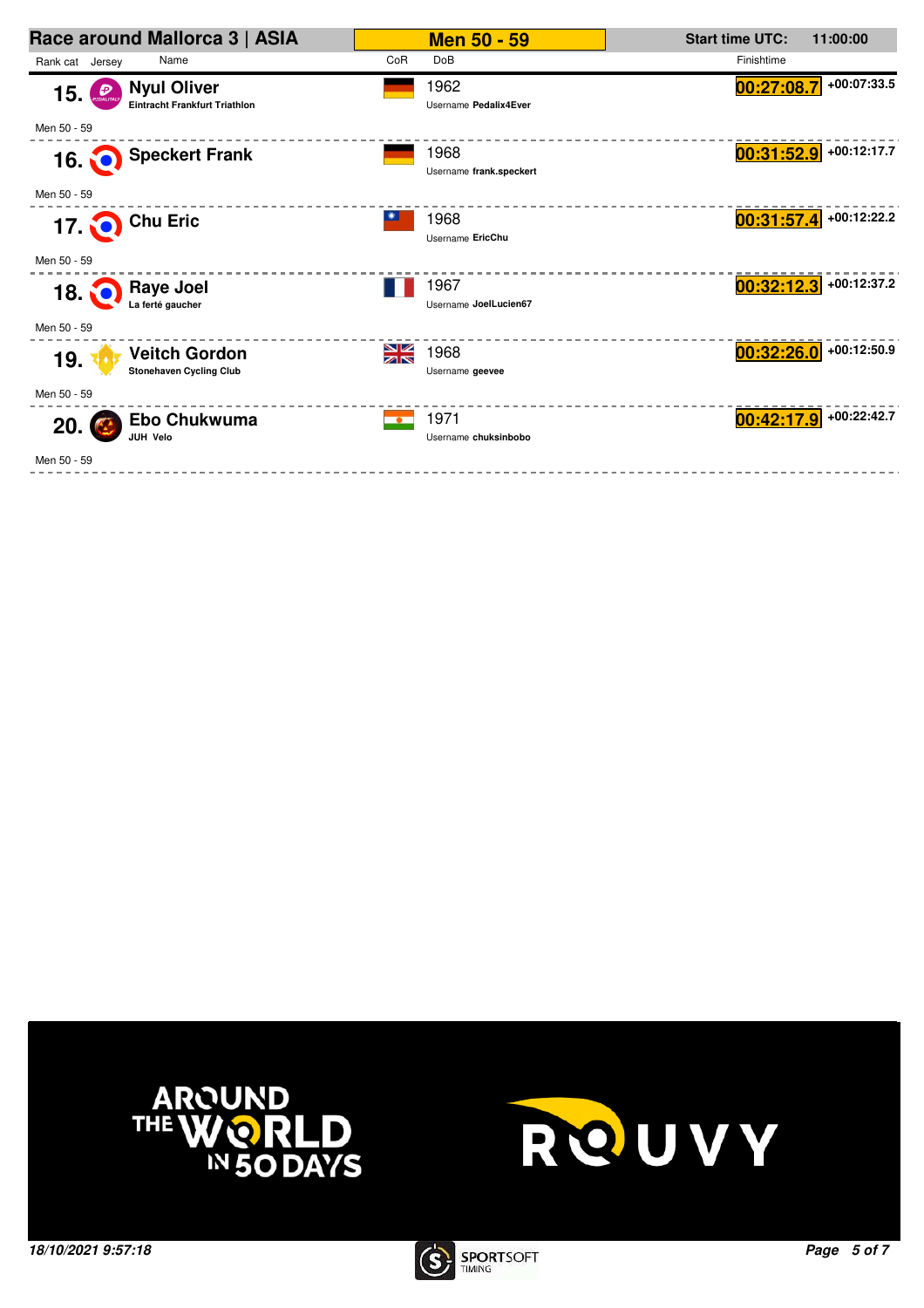| Race around Mallorca 3   ASIA | <b>Men 60 - 69</b>                      | <b>Start time UTC:</b><br>11:00:00 |
|-------------------------------|-----------------------------------------|------------------------------------|
| Rank cat<br>Name<br>Jersey    | <b>DoB</b><br>CoR                       | Finishtime                         |
| 1. <b>Zako Wardale John</b>   | ≫<br>X<br>1955<br>Username johnandnicky | $00:24:31.6$ +00:00:00.0           |
| Men 60 - 69                   |                                         |                                    |

-----------------